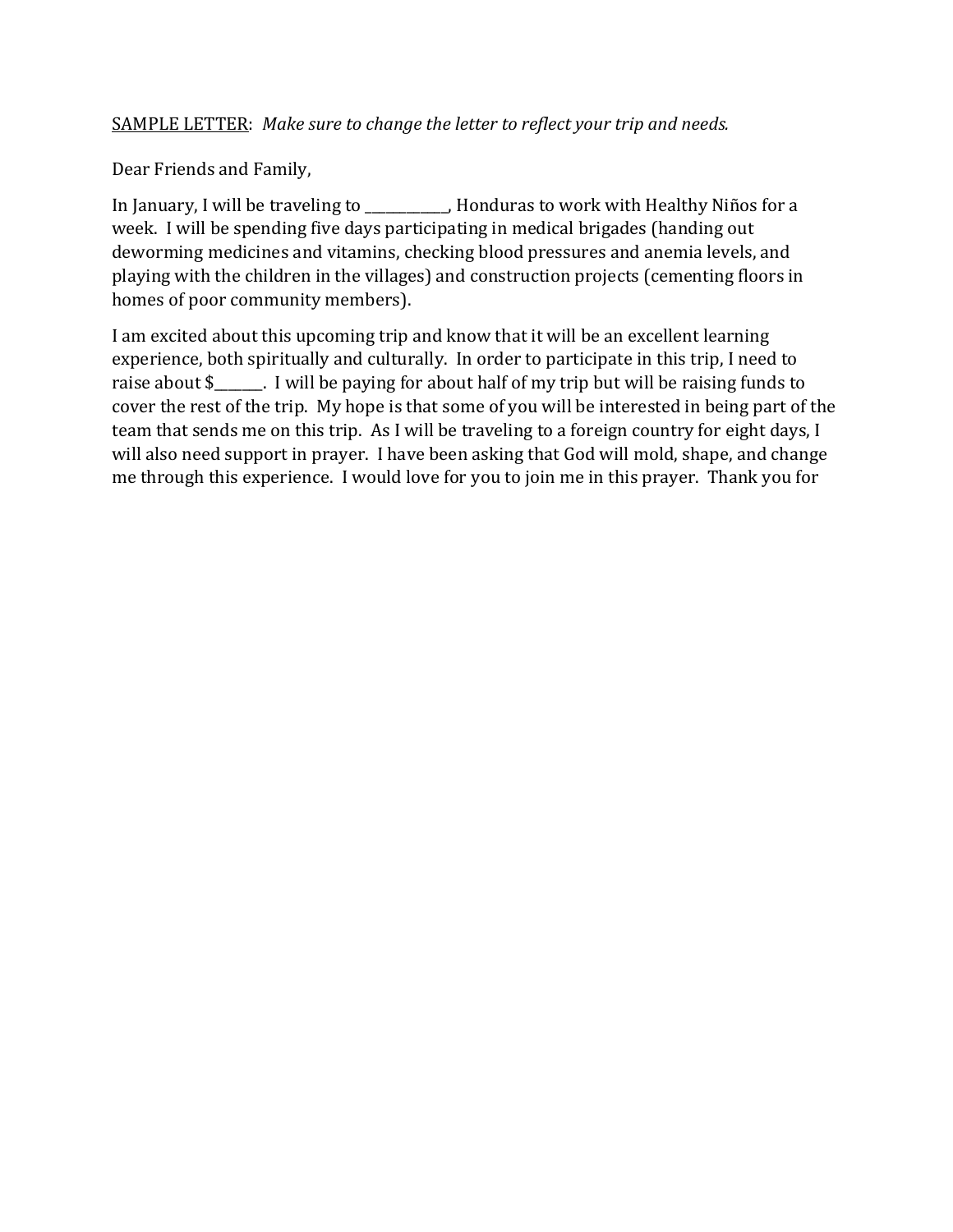# Items Your Team can Collect for Distribution in Honduras

Anything that you hand out while you are in Honduras will be appreciated. Here are a few ideas as you consider what you'd like to collect with your team:

- $\triangleleft$  Medicines generic or brand name
	- Acetaminophen for infant & children; Adult tabs 500mg
	- Ibuprofen for infant and children; Adult tabs 500mg
	- Naproxen tablets Cough medicine tablets and liquid
	- Allergy medicines: Benadryl liquid/tabs, Cetirizine (Zyrtec) liquid or tabs, Loratadine 10mg liquid or tabs
	- Artificial eye drops, Visine Lansoprazole, Tums, stool softener tablets
	- Hydrocortisone cream Triple antibiotic creams
- Medical Supplies small band-aids, gloves, gauze
- Soccer Balls (deflate to take to Honduras and inflate when there) Bring inflation needles and a hand pump. Soccer Balls can be used when in the community. Leave them with the community leader or the school teacher (ask HNH Staff).
- $\bullet$  Nail polish paint nails after the brigade when people are waiting for the doctor/dentist consultation
- ◆ Coloring books

Crayons (gently used or new) – You can package them into small bags of five crayons to hand out.

- $\bullet$  School Kits put into plastic or cloth bag to hand out. You do not need to make complete kits. School year in Honduras is February to November. 1 notebook, 2 pencils, pencil sharpener, ruler, crayons or colored pencils, large eraser
- Health Kits Hand towel, washcloth, comb, nail clipper
- Toothbrushes and toothpaste
- Small toys small stuffed animals, little cars, small dolls/Barbies
- $\bullet$  Hair accessories hair ties, ribbons, headbands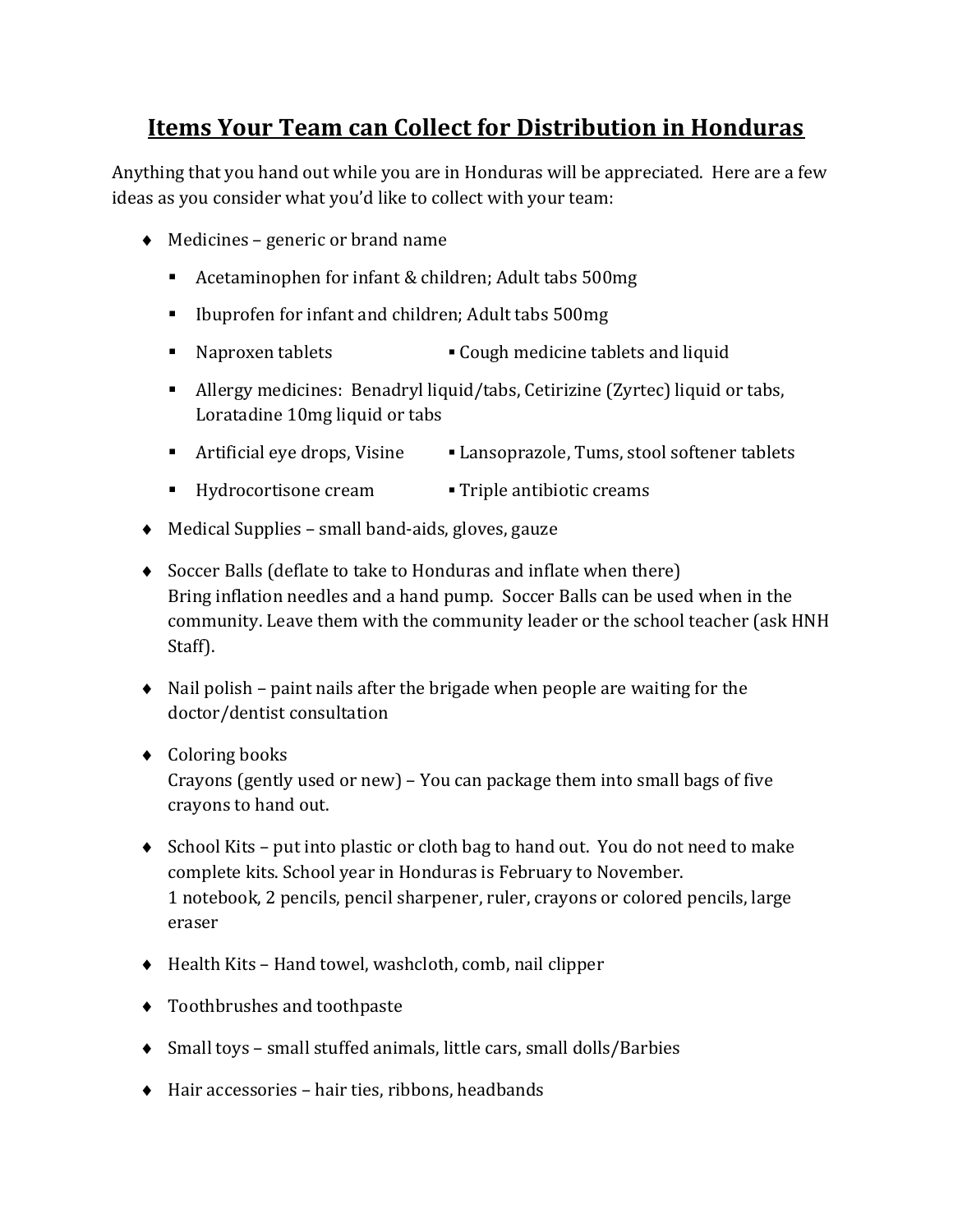## Items Your Team can Collect for Distribution in Honduras (cont'd)

- ◆ Reading glasses with strength clearly marked
- ◆ Work gloves
- ◆ Baseball caps
- Women's aprons (half-aprons preferred)

After the brigades, while patients are still being seen by the doctors and dentist, feel free to prepare a skit, songs to be sung with the children, puppet show, games to be played, or bring sidewalk chalk, nail polish, soccer balls, beads for bracelets, coloring books, etc. to be done with the children.

Contact Dr. Herman at the Healthy Niños Office if you are interested in purchasing Spanish Bibles in Honduras to hand out in the community.

In addition, some teams find that purchasing school supplies in Honduras, not only helps the economy in Honduras, but gives them more suitcase space to carry other supplies that can more easily be purchased in the USA. Please contact Dr. Herman if you would like the current price list for school supplies in Honduras.

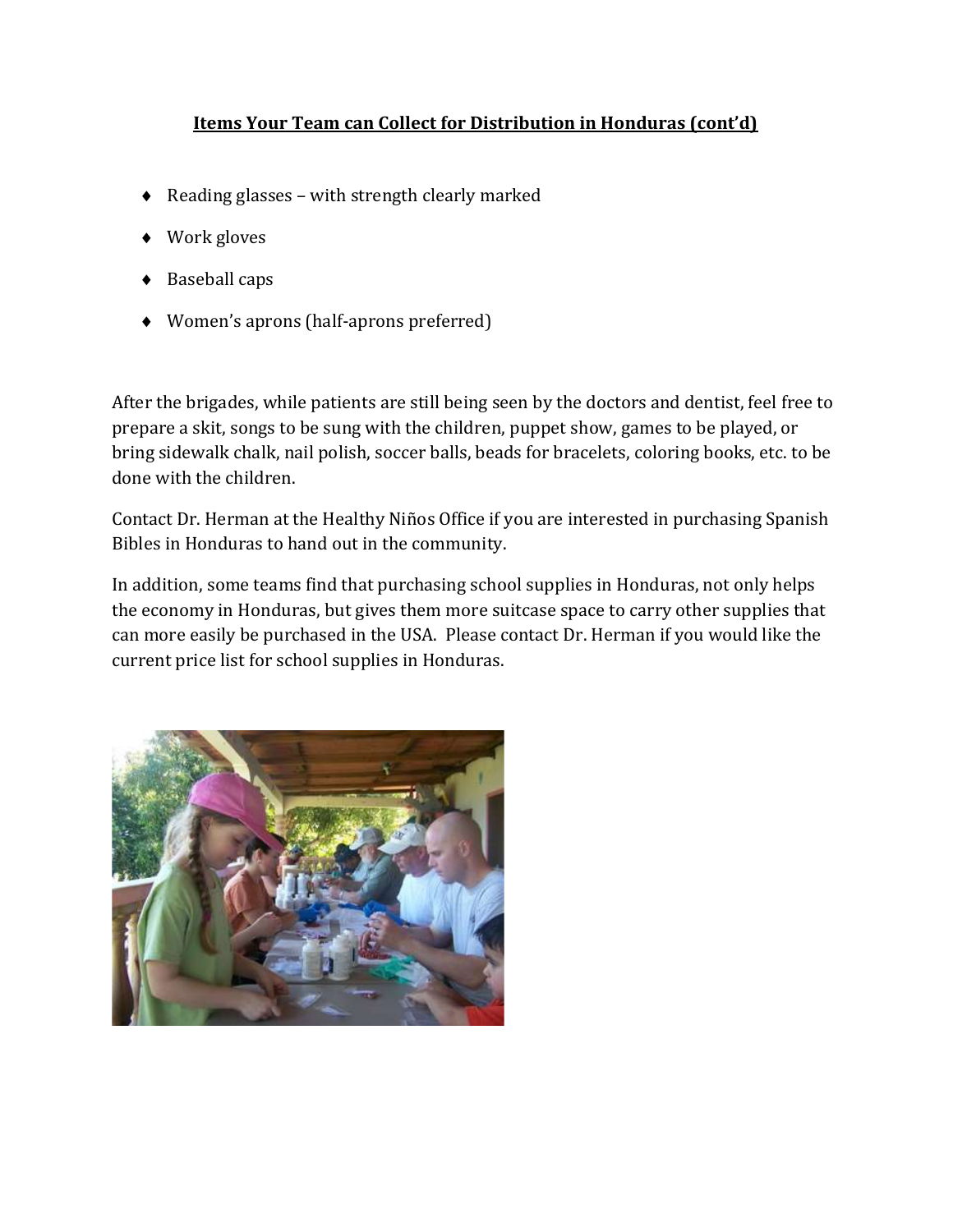# Packing List

- PASSPORT!! See https://travel.state.gov/content/travel/en/passports.html for directions on obtaining or renewing your passport. Your passport must not expire within six months of travel.
- ◆ Pocket cash (\$ for souvenirs You can bring a credit card; don't bring traveler's checks.)
- ◆ Sunscreen
- ◆ Hat/cap/visor (for sun shade)
- ◆ Insect repellent
- $\bullet$  Flip flops (for shower wear)
- Personal water bottle (to bring on community brigades)
- Work clothes (two to three sets)
- Light jacket (or sweatshirt) if traveling around January
- Prescription medication (bring enough for at least five days longer than you'll be in Honduras, just in case of travel delays)

## OPTIONAL:

- Snack foods for airplane (trail mix, dried fruit, granola bars)
- Wash 'N Dry/alcohol packets or hand sanitizer (We have hand sanitizer at the Mission House and brigades, but you might want to bring along a small bottle for your use.)
- Ear plugs (you might need them to block out roosters or snoring)

## DO NOT BRING:

- Sheets, towels, beach towel, washcloths, pillows/pillowcase, toilet paper
- Shampoo, conditioner, soaps, and toothpaste (unless you require a certain brand)
- ◆ Hair dryer
- ◆ Laundry detergent
- We also have some disposable razors, toothbrushes, and shaving cream.

#### NOTE: We will have 110-volt electric outlets, laundry machines, and plumbing in the Mission House.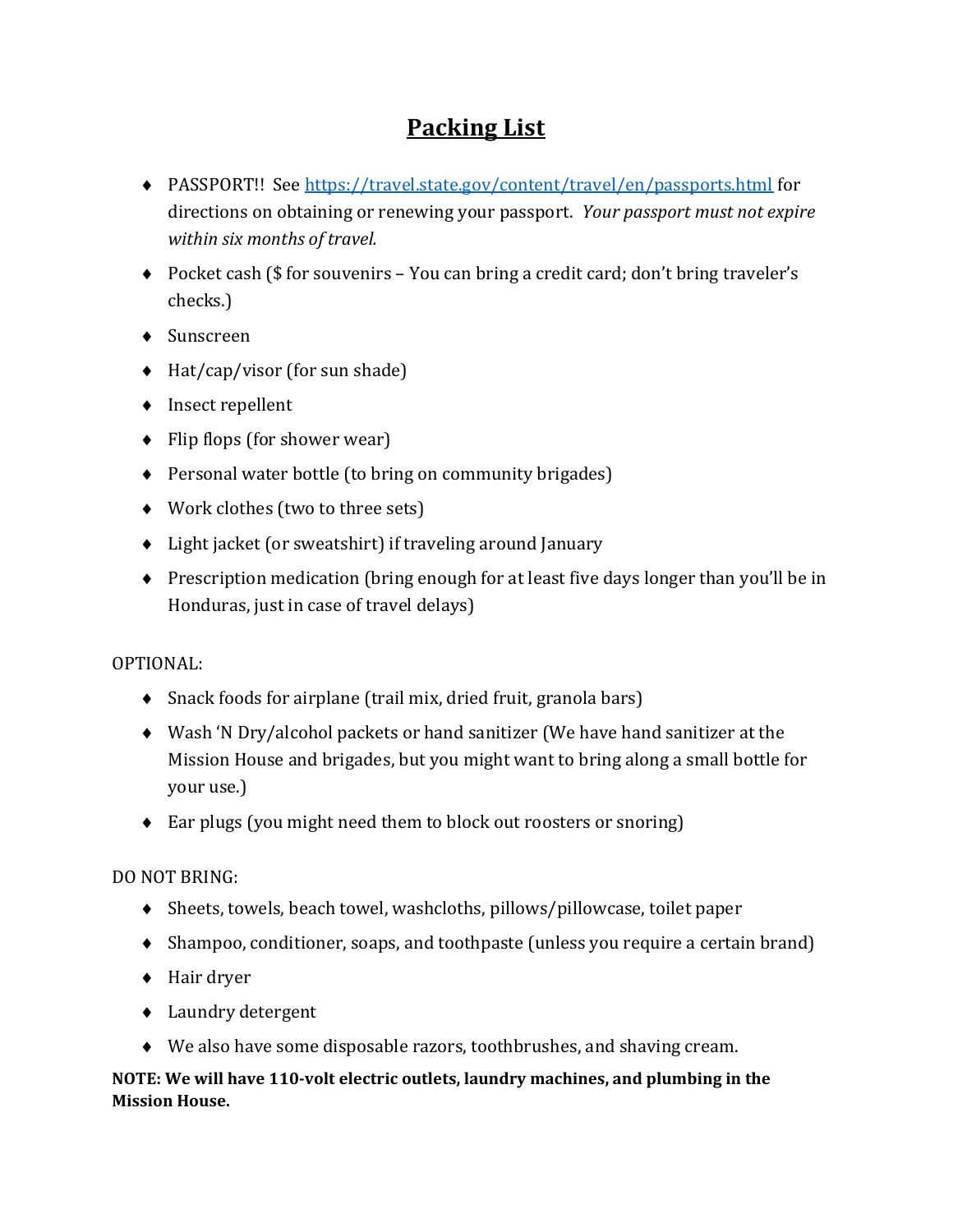# Visiting Communities with Healthy Niños

While in the rural communities, you will participate in medical, dental, and construction brigades. This list is intended to give you a brief overview of what your days in the community will look like.

Your team will divide into two groups. One group will participate in pouring concrete floors in homes. One home will be done in the morning and then one in the afternoon. Your Honduran expense covers eight floors during the week. If a group would like to concrete additional floors, the cost is \$250 and the team leader must discuss this with Dr. Herman at least four months prior to travel.

The other portion of the group will help with the medical and dental brigades. Depending on the size of the team, you may not have every station available.

# #1. Registration – a community leader or Healthy Niños Staff

A community member will be registering the people for the day's brigade.

# #2. Weighing and Measuring – one team member

In this station, someone (usually a community member with HNH Staff) will be measuring and weighing every child (up to age 19). A team member (bilingual preferred) can help write the data onto the forms or into the computer database.

# #3. Vital Signs – one to two team members

Using digital blood pressure cuffs, take the blood pressure of every person over 19 years. Also, record pulse ox levels.

# **#4. Vitamin A & Deworming – two team members**

All children ages six to 60 months will receive vitamin A. Everyone over 24 months (except pregnant women) receives a deworming pill.

# #5. Hemoglobin / Anemia Screening – three to four team members

Prick finger and dab blood on testing strip. Wait 30 seconds and then compare blood sample to anemia strip to estimate hemoglobin level. One person should be dedicated to helping write results on encounter and registration forms.

This is only completed in new communities, where HNH has never visited.

# #6. Nutritional Counseling – Healthy Niños Staff

A HNH Staff person will hand out micronutrients or other fortified food to community members and explain use.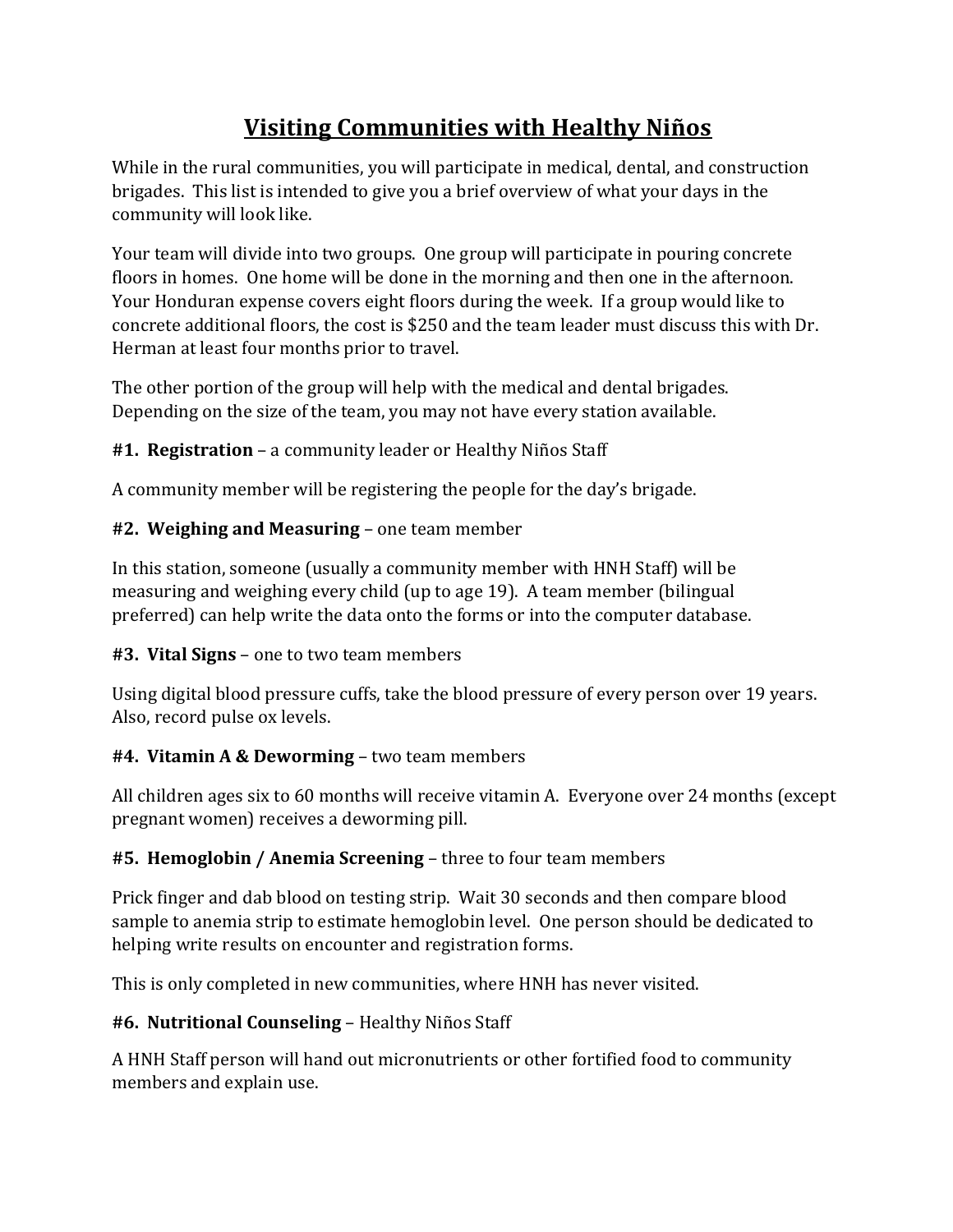#### #7. Reading Glasses – one team member

Any person over 40 years old will be tested for reading glass strength and provided a pair of glasses.

## #8. Giving of Toys/Gifts – two to four team members

Give gifts to the people coming through the medical brigade. Various gifts can be collected by teams to distribute in communities (see #13 on page 13).

## #9. Medical Consultations – # of team members varies depending on team

Those with medical problems will be seen by a physician, physician's assistant, or nurse practitioner. All teams have a Honduras physician with them.

#### #10. Dental Consultations – one to two team members

Those with dental problems will be seen by the dentist for consultations, extractions, fillings, or cleaning. The team member will assist with cleaning instruments.

#### #11. Pharmacy – two team members

When patients come from dentist or doctor with their prescriptions, the team member will fill the prescriptions and explain the use of the medicines.

At the end of the day:

Collect registration forms and give to a HNH Staff member.

Take inventory of your station and let the HNH Staff know if you are in need of something for the next day.

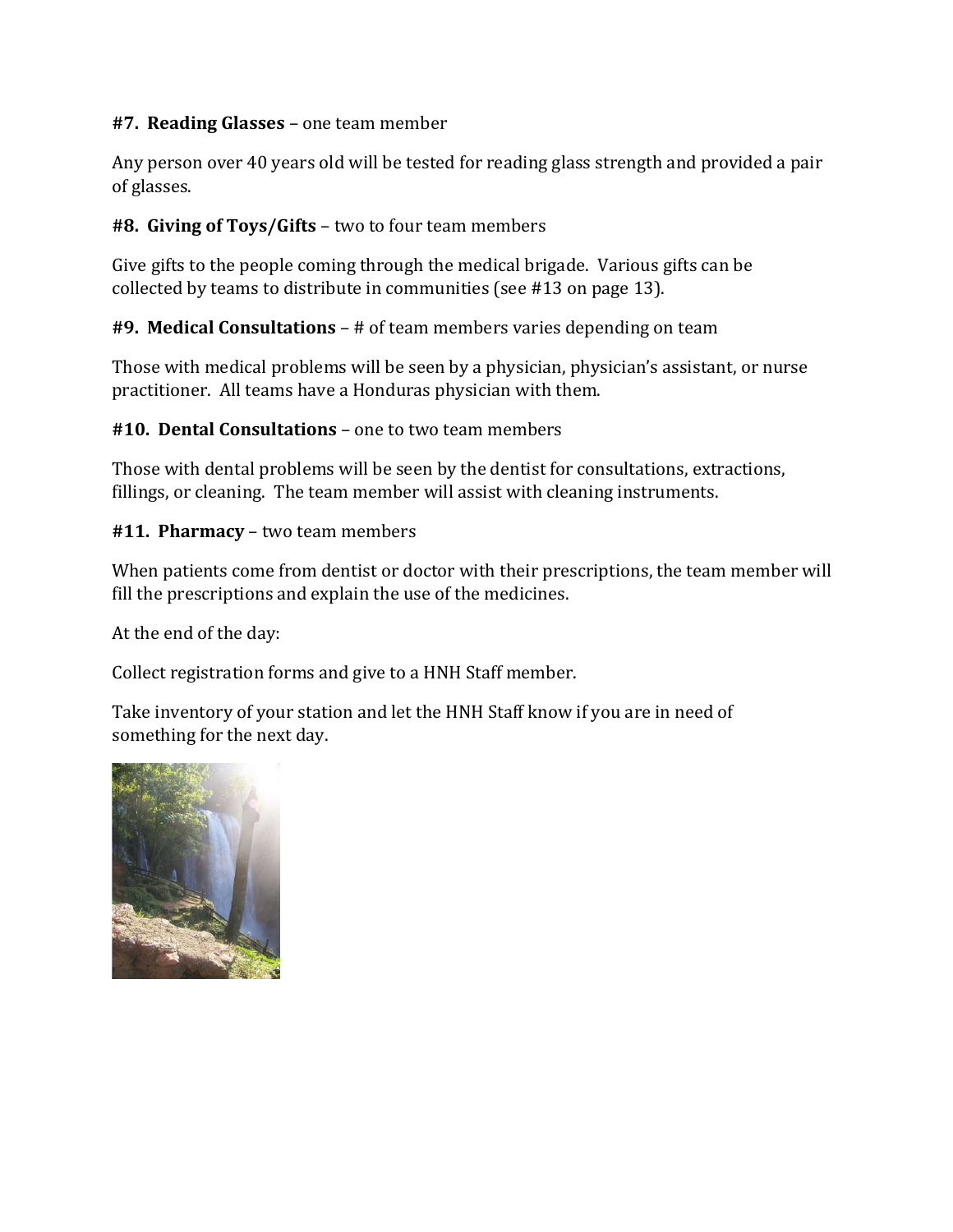# Service Team Expectations & Helpful Hints

- 1. Word FM Missions, Healthy Niños Honduras (USA), and Healthy Niños en Honduras are Christian organizations. Our goal is to minister to both physical and spiritual needs. You need to be respectful of the spirituality of the organizations even if the beliefs may be different than yours.
- 2. Be sure to spend time alone with the Lord each day. Be in touch with Him He'll guide your steps, open your eyes, and expand your heart during all the adventures of this trip.
- 3. Keeping a daily journal is a great idea. Your first-hand impressions will be invaluable. Along with your activities, be sure to include feelings, thoughts, struggles, questions, and perhaps even some answers. In the evenings, teams can gather to discuss what they are experiencing and ask questions to HNH Staff about Honduras culture and the organization's programs.
- 4. You will be eating, sleeping, and relaxing with 10 or more people that you may not know very well. The days may be long and tiring. You must be able to get along well with different personalities and be a team player.
- 5. You must be willing to "go with the flow!" The best-laid plans often go awry for various reasons while we are in Honduras. It is important to realize that the Honduran society is a bit more "laid back" than we are and at times we must adjust our plans accordingly.
- 6. No alcohol, smoking, or swearing. This behavior will offend our Honduran hosts.
- 7. You need to go with "a servant's heart." The Hondurans are our brothers and sisters. As their guests, allow them to work too. Our goal is to encourage and stimulate these men and women to continue to carry on with the project when we leave.
- 8. Try to fit in while in the villages—be bold! Mix with the people, children are especially quick in becoming "amigos." Travel in small groups.
- 9. Don't smile and say "yes" (or "sí") if you don't know what was said—use an interpreter. Please don't make promises (e.g. sending back a picture, writing a letter, etc.).
- 10. We must remember that for our Honduran coworkers, working with us is their job. Most of them have families to go home to at the end of the day. Remember that they have many teams to work with throughout the year and be careful not to place unreasonable time demands on them while we are there. Take a little time to socialize with the Staff.
- 11. Be very sensitive about taking pictures. At the morning introduction, the HNH Staff will ask permission for the team to take pictures.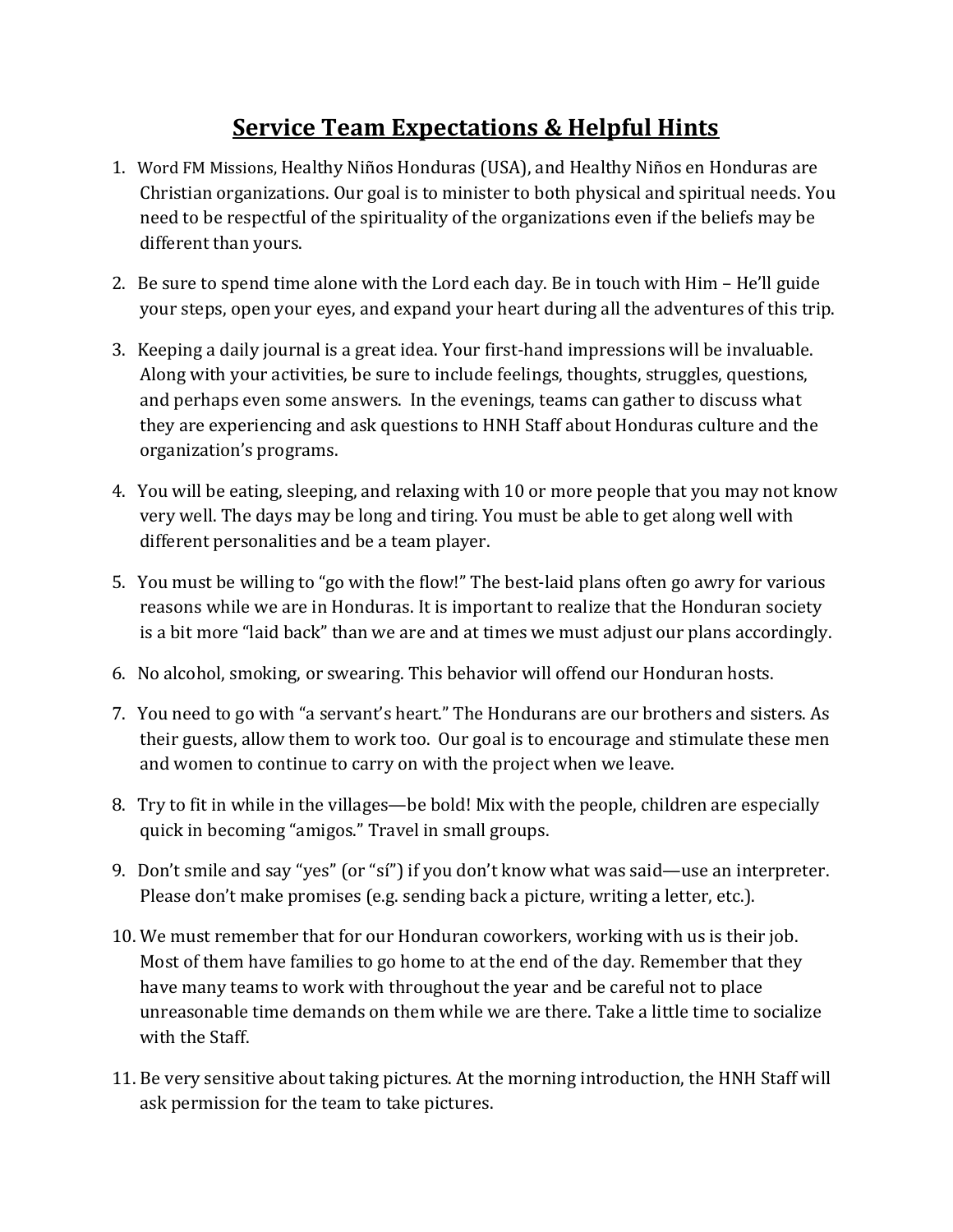- 12. We are not any better than anyone else just because we are "wealthy" Americans! There are things we are able to share and help them with but there also is a lot we can learn from them if we will humble our hearts.
- 13. Concerning giving: Many children and others may approach you for money. Don't give money since this random giving may do more damage to the project by creating dependency (news of hand-outs travels fast), warping relationships ("givers" vs. "takers"), hurting others by showing favoritism, etc. When we leave, donations can be left at the HNH office to be distributed to the neediest families. Giving out toys or gifts in the villages must NEVER be done "spontaneously," but planned as part of the day's events and done as equitably as possible (e.g. One gift in every family's bag along with children's vitamins, toothbrushes, etc.).
- 14. Concerning clothing: Modesty. Honduran women usually wear skirts or jeans. Jeans, skirts, pants, or capris are recommended. It is best to leave all unnecessary valuables at home (diamonds, expensive jewelry, etc.). No camouflage clothing or army garb, please. Women need to make sure that their dress is not culturally offensive – no short or tight shorts, no exposed bra straps or cleavage.
- 15. Concerning health: BE CAREFUL. Diarrhea-causing bacteria and parasites are microscopic—looks can be deceiving! Good hand washing is important (wash before eating and after obvious contamination). After washing hands always use hand sanitizer as well. Be aware of everything that goes into your mouth (food, water, fingers).
- 16. NEVER drink any water or ice unless you are sure it is purified (bottled or boiled). Use pure water for teeth brushing—tap water is unsafe for us! Bring a water bottle to take with you to the community each day. Fill up your water bottle at the Mission House with clean water and then refill during the day from water jugs.
- 17. Do not eat anything sold "on the street." You may graciously turn down any food or drink offered to you if you feel uncomfortable taking it. Only eat fruit or vegetables that are peeled or well cooked.
- 18. Please wear plenty of sunscreen and drink PLENTY of fluids. Use insect repellent and take your malaria pills. Many insect-transmitted diseases are not preventable by vaccine or drugs. Always wear closed-toe shoes when outside; use rubber sandals for showering. Avoid walking barefoot (except at the beach)—some parasites enter through the skin. Wash off mud quickly from your skin and stay clear of puddles (in very poor areas, standing water may be raw sewage).